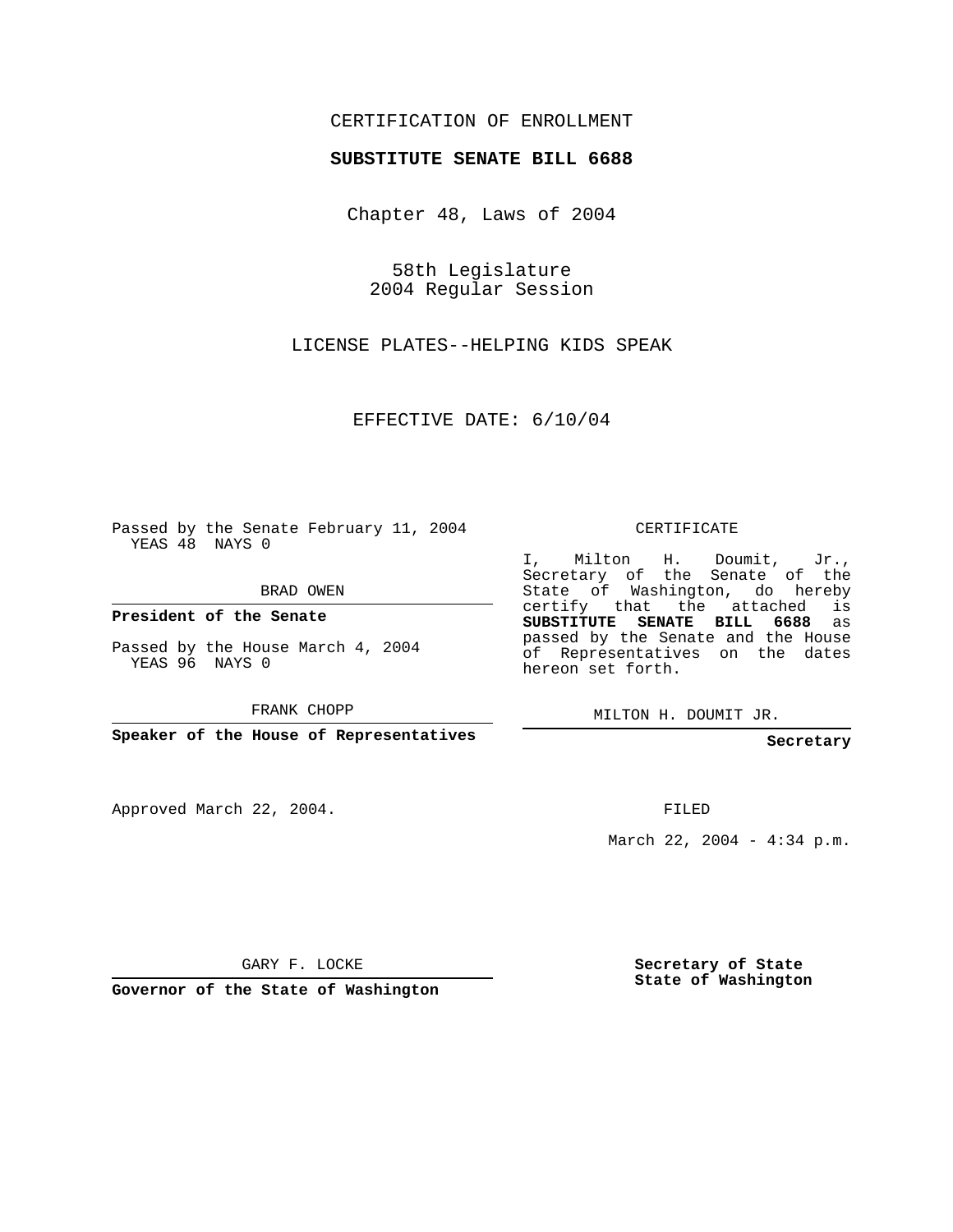## **SUBSTITUTE SENATE BILL 6688** \_\_\_\_\_\_\_\_\_\_\_\_\_\_\_\_\_\_\_\_\_\_\_\_\_\_\_\_\_\_\_\_\_\_\_\_\_\_\_\_\_\_\_\_\_

\_\_\_\_\_\_\_\_\_\_\_\_\_\_\_\_\_\_\_\_\_\_\_\_\_\_\_\_\_\_\_\_\_\_\_\_\_\_\_\_\_\_\_\_\_

Passed Legislature - 2004 Regular Session

#### **State of Washington 58th Legislature 2004 Regular Session**

**By** Senate Committee on Highways & Transportation (originally sponsored by Senators Haugen, Benton, B. Rasmussen and Shin)

READ FIRST TIME 02/06/04.

 AN ACT Relating to a special "Helping Kids Speak" license plate; amending RCW 46.16.313 and 46.16.316; adding new sections to chapter 46.16 RCW; and adding a new section to chapter 46.04 RCW.

BE IT ENACTED BY THE LEGISLATURE OF THE STATE OF WASHINGTON:

 NEW SECTION. **Sec. 1.** A new section is added to chapter 46.16 RCW to read as follows:

 (1) The legislature recognizes the Helping Kids Speak license plate has been reviewed by the special license plate review board under RCW 46.16.725, and found to fully comply with all provisions of RCW 46.16.715 through 46.16.775.

 (2) The department shall issue a special license plate displaying a symbol, approved by the special license plate review board, recognizing an organization that supports programs that provide no-cost speech pathology programs to children. The special license plate may be used in lieu of regular or personalized license plates for vehicles required to display one or two vehicle license plates, excluding vehicles registered under chapter 46.87 RCW, upon terms and conditions established by the department. The special plates will commemorate an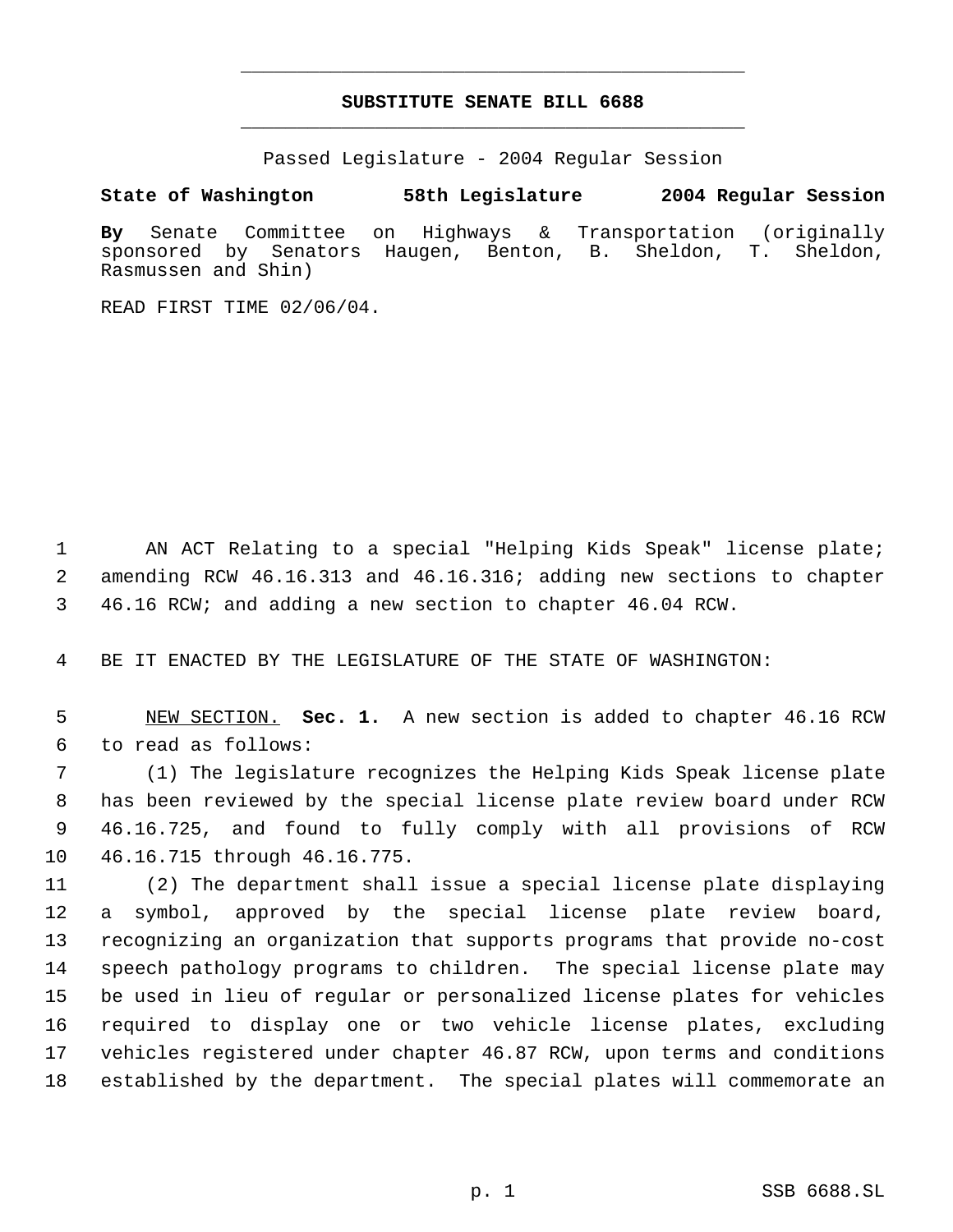organization that supports programs that provide free diagnostic and therapeutic services to children who have a severe delay in language or speech development.

 NEW SECTION. **Sec. 2.** A new section is added to chapter 46.04 RCW to read as follows:

 "Helping Kids Speak license plates" means license plates that display a symbol of an organization that supports programs that provide free diagnostic and therapeutic services to children who have a severe delay in language or speech development.

 **Sec. 3.** RCW 46.16.313 and 1997 c 291 s 8 are each amended to read as follows:

 (1) The department may establish a fee of no more than forty 13 dollars for each type of special license plates issued under RCW 46.16.301(1) (a), (b), or (c), as existing before amendment by section 5, chapter 291, Laws of 1997, in an amount calculated to offset the cost of production of the special license plates and the administration 17 of this program. ((Until December 31, 1997, the fee shall not exceed 18 thirty-five dollars, but effective with vehicle registrations due or to 19 become due on January 1, 1998, the department may adjust the fee to no 20 more than forty dollars.)) This fee is in addition to all other fees required to register and license the vehicle for which the plates have been requested. All such additional special license plate fees collected by the department shall be deposited in the state treasury and credited to the motor vehicle fund.

 (2) ((Until December 31, 1997, in addition to all fees and taxes required to be paid upon application, registration, and renewal registration of a motor vehicle, the holder of a collegiate license plate shall pay a fee of thirty dollars. The department shall deduct 29 an amount not to exceed two dollars of each fee collected under this subsection for administration and collection expenses incurred by it. The remaining proceeds, minus the cost of plate production, shall be remitted to the custody of the state treasurer with a proper identifying detailed report. The state treasurer shall credit the funds to the appropriate collegiate license plate fund as provided in RCW 28B.10.890.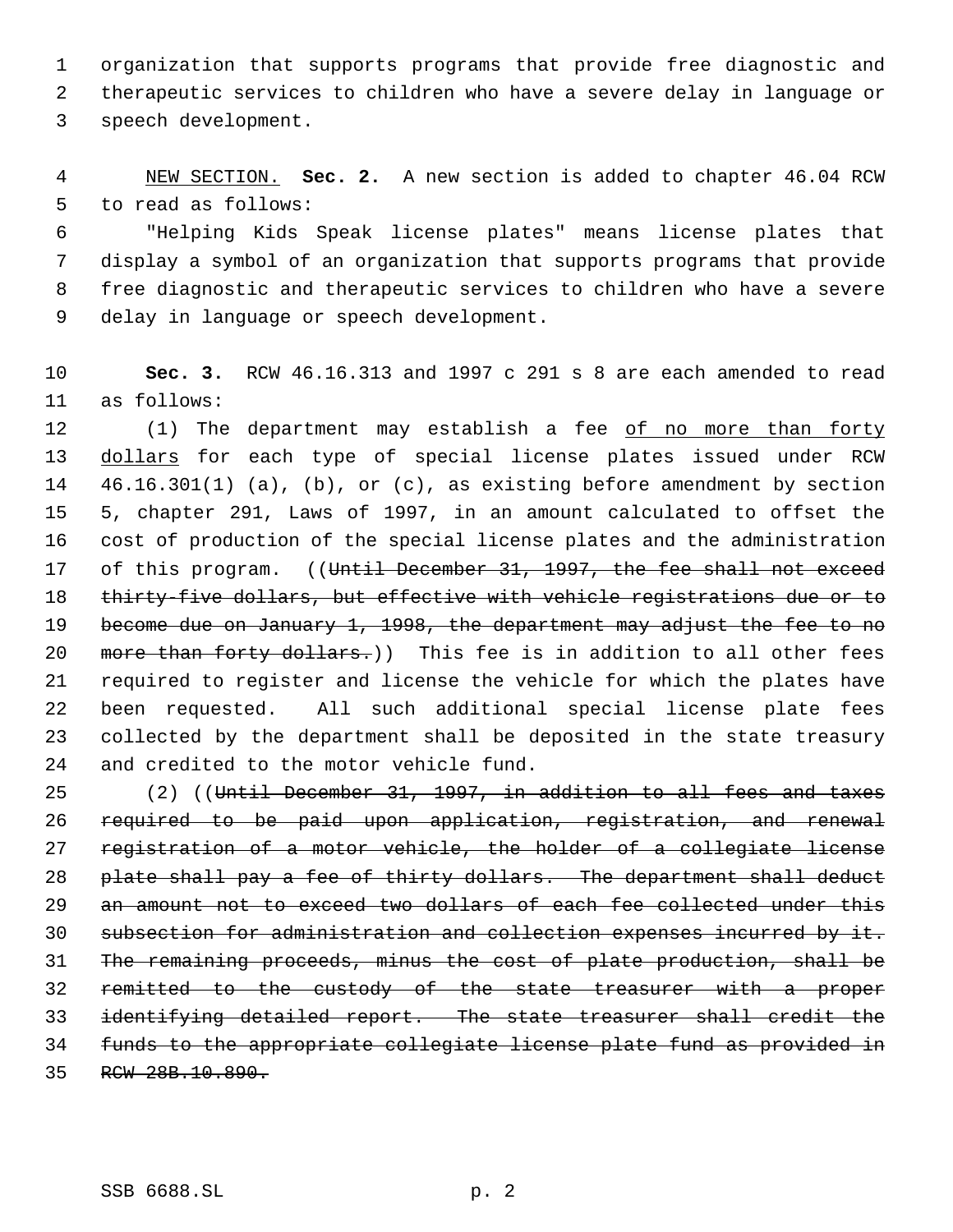(3) Effective with vehicle registrations due or to become due on 2 January  $1, 1998,$ )) In addition to all fees and taxes required to be paid upon application and registration of a motor vehicle, the holder of a collegiate license plate shall pay an initial fee of forty dollars. The department shall deduct an amount not to exceed twelve dollars of each fee collected under this subsection for administration and collection expenses incurred by it. The remaining proceeds shall be remitted to the custody of the state treasurer with a proper identifying detailed report. The state treasurer shall credit the funds to the appropriate collegiate license plate fund as provided in RCW 28B.10.890.

12 (((4) Effective with annual renewals due or to become due on 13 January 1, 1999,)) (3) In addition to all fees and taxes required to be paid upon renewal of a motor vehicle registration, the holder of a collegiate license plate shall pay a fee of thirty dollars. The department shall deduct an amount not to exceed two dollars of each fee collected under this subsection for administration and collection expenses incurred by it. The remaining proceeds shall be remitted to the custody of the state treasurer with a proper identifying detailed report. The state treasurer shall credit the funds to the appropriate collegiate license plate fund as provided in RCW 28B.10.890.

 $((+5))$   $(4)$  In addition to all fees and taxes required to be paid upon application and registration of a motor vehicle, the holder of a special baseball stadium license plate shall pay an initial fee of forty dollars. The department shall deduct an amount not to exceed twelve dollars of each fee collected under this subsection for administration and collection expenses incurred by it. The remaining proceeds, minus the cost of plate production, shall be distributed to a county for the purpose of paying the principal and interest payments on bonds issued by the county to construct a baseball stadium, as defined in RCW 82.14.0485, including reasonably necessary preconstruction costs, while the taxes are being collected under RCW 82.14.360. After this date, the state treasurer shall credit the funds to the state general fund.

 (((6) Effective with annual renewals due or to become due on 36 January 1, 1999,)) (5) In addition to all fees and taxes required to be paid upon renewal of a motor vehicle registration, the holder of a special baseball stadium license plate shall pay a fee of thirty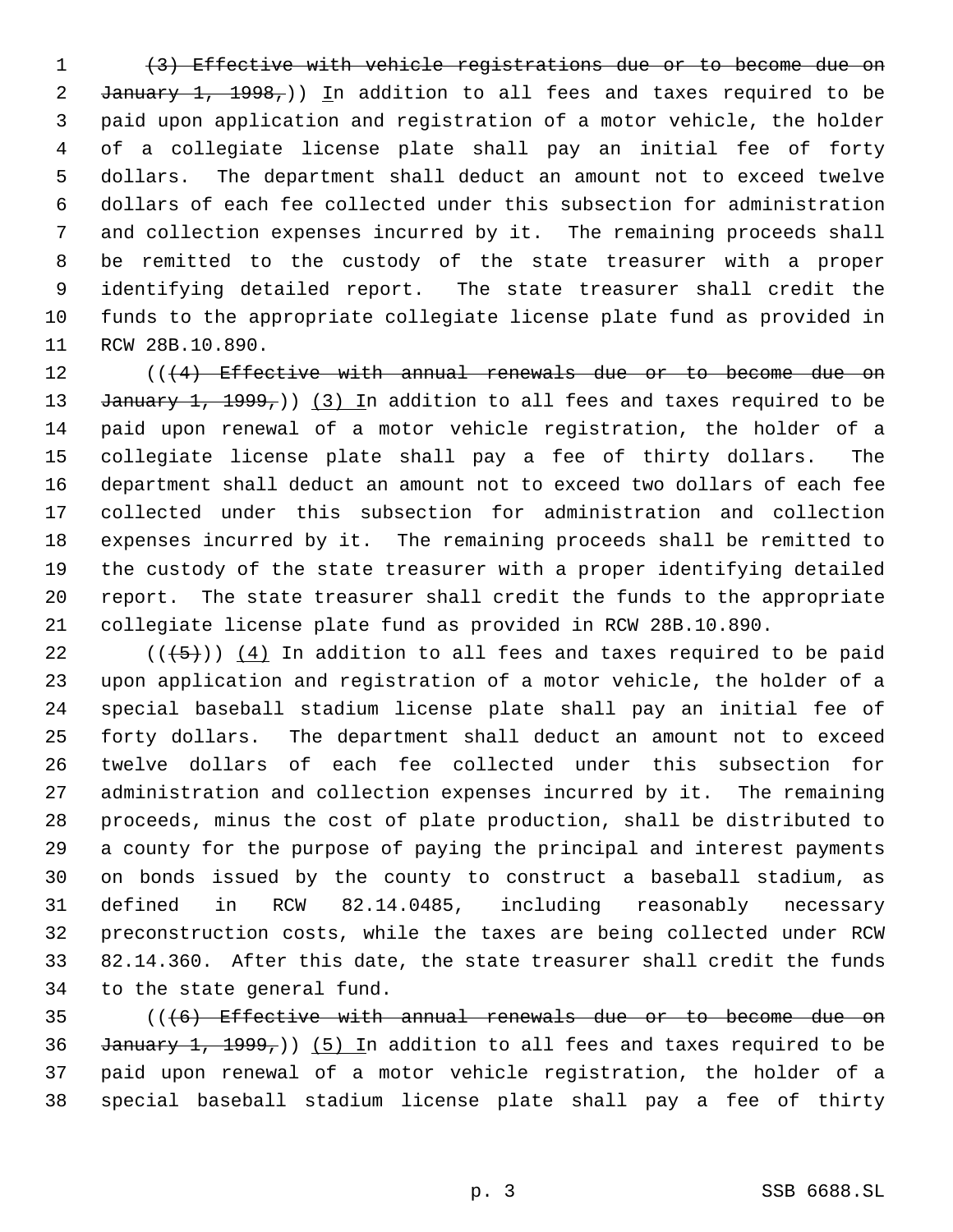dollars. The department shall deduct an amount not to exceed two dollars of each fee collected under this subsection for administration and collection expenses incurred by it. The remaining proceeds shall be distributed to a county for the purpose of paying the principal and interest payments on bonds issued by the county to construct a baseball stadium, as defined in RCW 82.14.0485, including reasonably necessary preconstruction costs, while the taxes are being collected under RCW 82.14.360. After this date, the state treasurer shall credit the funds to the state general fund.

 (6) Effective with vehicle registrations due or to become due on November 1, 2004, in addition to all fees and taxes required to be paid upon application and registration of a vehicle, the holder of a 13 "Helping Kids Speak" license plate shall pay an initial fee of forty dollars. The department shall deduct an amount not to exceed twelve dollars of each fee collected under this subsection for administration 16 and collection expenses incurred by it. The remaining proceeds must be 17 remitted to the custody of the state treasurer with a proper identifying detailed report. Pursuant to RCW 46.16.755, the state treasurer shall credit the proceeds to the motor vehicle account until 20 the department determines that the state has been reimbursed for the cost of implementing the "Helping Kids Speak" special license plate. Upon the determination by the department that the state has been 23 reimbursed, the treasurer shall credit the proceeds to the "Helping Kids Speak" account established under section 4 of this act.

 (7) Effective with annual renewals due or to become due on November 1, 2005, in addition to all fees and taxes required to be paid upon 27 renewal of a vehicle registration, the holder of a "Helping Kids Speak" license plate shall, upon application, pay a fee of thirty dollars. The department shall deduct an amount not to exceed two dollars of each fee collected under this subsection for administration and collection expenses incurred by it. The remaining proceeds must be remitted to the custody of the state treasurer with a proper identifying detailed 33 report. Pursuant to RCW 46.16.755, the state treasurer shall credit the proceeds to the motor vehicle account until the department determines that the state has been reimbursed for the cost of implementing the "Helping Kids Speak" special license plate. Upon the 37 determination by the department that the state has been reimbursed, the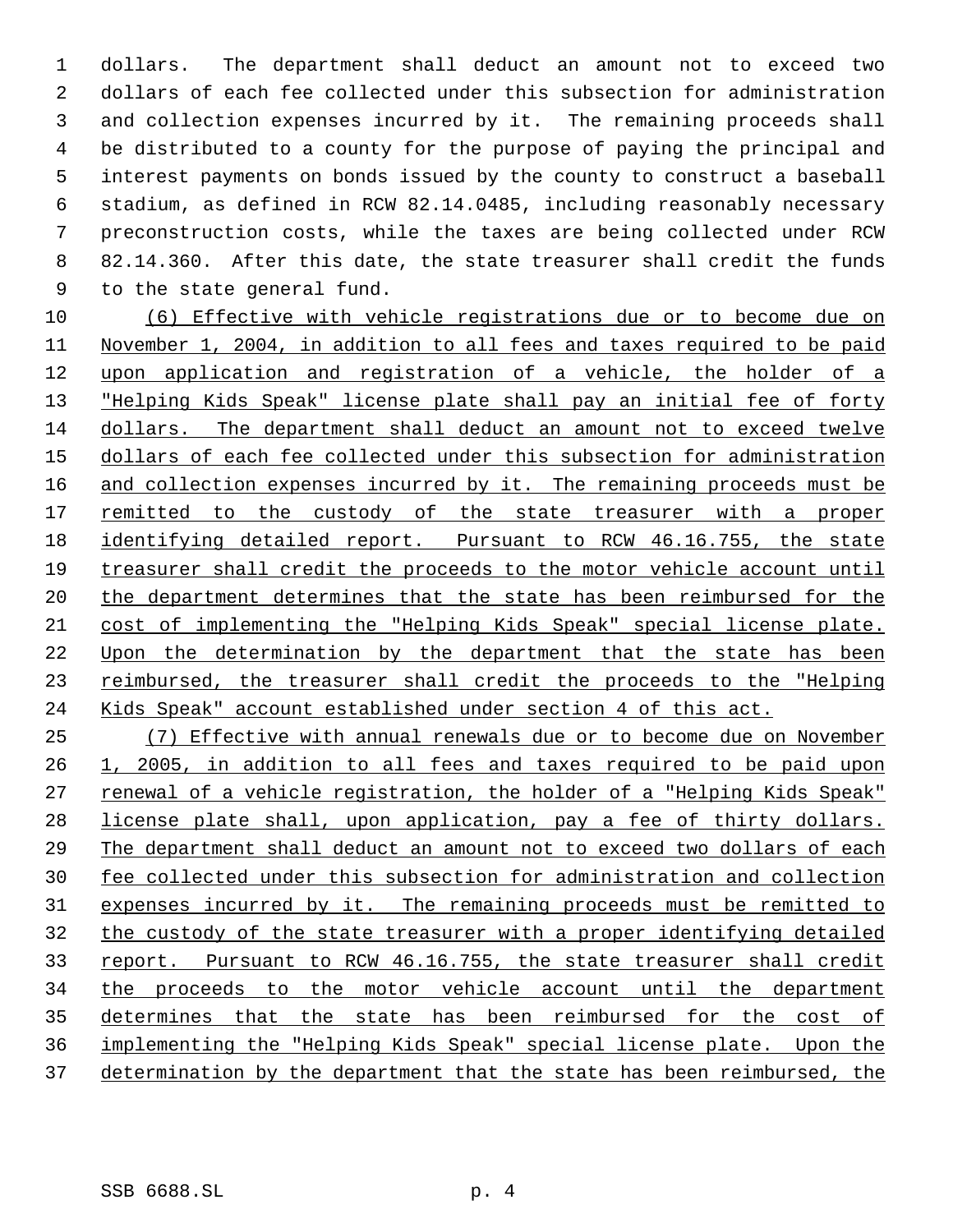# treasurer shall credit the proceeds to the "Helping Kids Speak" account

2 established under section 4 of this act.

 NEW SECTION. **Sec. 4.** A new section is added to chapter 46.16 RCW to read as follows:

 (1) The "Helping Kids Speak" account is created in the custody of the state treasurer. Upon the department's determination that the state has been reimbursed for the cost of implementing the "Helping Kids Speak" license plate, all receipts, except as provided in RCW 46.16.313 (6) and (7), from the "Helping Kids Speak" license plate must be deposited into the account. Only the director or the director's designee may authorize expenditures from this account. The account is subject to the allotment procedures under chapter 43.88 RCW, but an appropriation is not required for expenditures.

 (2) Funds in the account must be disbursed subject to the following conditions and limitations:

 (a) Under the requirements of RCW 46.16.765 the department must contract with a qualified nonprofit organization for the purpose of the organization providing free diagnostic and therapeutic services to families of children who suffer from a delay in language or speech development.

 (b) For the purposes of this section, a "qualified nonprofit organization" means a not-for-profit corporation operating in Washington that has received a determination of tax exempt status under 24 section  $501(c)(3)$  of the federal internal revenue code. The organization must offer free language disorder diagnostic and therapeutic services to families of children who suffer from a delay in language or speech development.

 (c) The qualified nonprofit organization must meet all requirements of RCW 46.16.765.

 **Sec. 5.** RCW 46.16.316 and 1997 c 291 s 10 are each amended to read as follows:

Except as provided in RCW 46.16.305:

 (1) When a person who has been issued a special license plate or plates under section 1 of this act or RCW 46.16.301 as it existed before amendment by section 5, chapter 291, Laws of 1997, sells, trades, or otherwise transfers or releases ownership of the vehicle